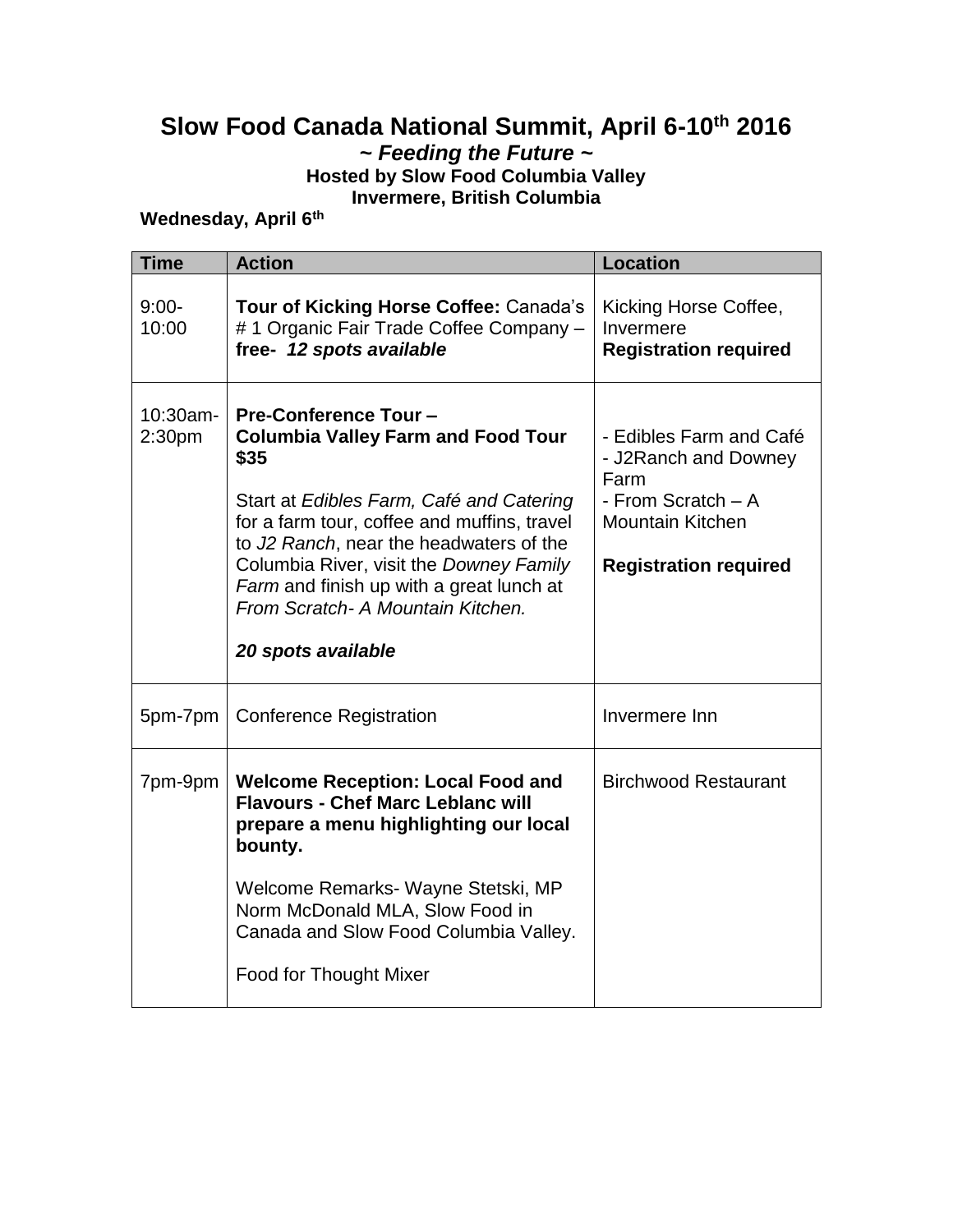## **Thursday, April 7th**

| <b>Time</b>           | <b>Action</b>                                                                                                                                                                                                                                                                                                                                                                                                                                                                                                                                             | <b>Location</b>                                                       |
|-----------------------|-----------------------------------------------------------------------------------------------------------------------------------------------------------------------------------------------------------------------------------------------------------------------------------------------------------------------------------------------------------------------------------------------------------------------------------------------------------------------------------------------------------------------------------------------------------|-----------------------------------------------------------------------|
| 7:30am-<br>8:30am     | Breakfast- a casual buffet of local<br>flavours.                                                                                                                                                                                                                                                                                                                                                                                                                                                                                                          | <b>Pynelogs Cultural Centre</b>                                       |
| $8:00am -$<br>8:30 am | <b>Conference Registration</b>                                                                                                                                                                                                                                                                                                                                                                                                                                                                                                                            | <b>Pynelogs Cultural Centre</b>                                       |
| 8:30 am-              | Slow Food Canada and Slow Food<br>Columbia Valley Welcome Address, Elder<br><b>Blessing</b>                                                                                                                                                                                                                                                                                                                                                                                                                                                               | <b>Pynelogs Cultural Centre</b>                                       |
| $9:00$ am-<br>10:30am | <b>Panel- Feeding the Future-</b><br><b>Indigenous Peoples' Food</b><br><b>Systems in Canada</b><br><b>Moderator- Pauline Terbasket-</b><br>Executive Director Okanagan<br><b>Nation Alliance</b><br><b>Panellists:</b><br><b>Deb Fisher-</b> Education Coordinator<br>Shuswap Band, Invermere<br>Dawn Morrison- Secwepemc<br>$\bullet$<br>Director, Working Group on<br><b>Indigenous Food Sovereignty</b><br>Irene Neeposh-Quebec<br>$\bullet$<br>Suzanne Johnson, BSc.<br>$\bullet$<br><b>Registered Dietitian Penticton</b><br>Band - Okanagan Nation | <b>Pynelogs Cultural Centre</b><br>60 minute Panel<br>30 Minute Q & A |
| 10:30am-<br>11:00am   | <b>Nutrition Break-</b>                                                                                                                                                                                                                                                                                                                                                                                                                                                                                                                                   | <b>Pynelogs Cultural Centre</b>                                       |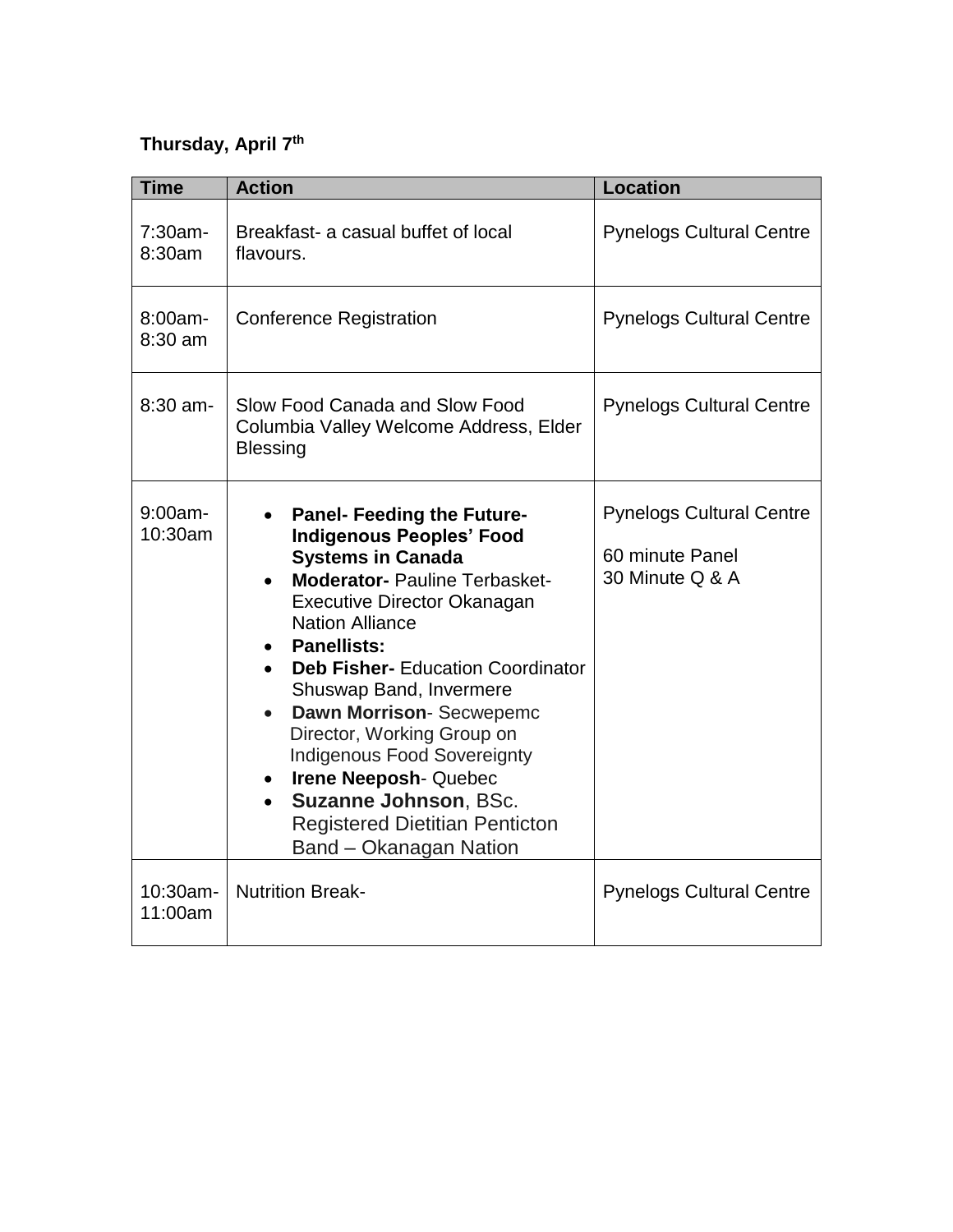| $11:00am -$<br>12:00pm       | <b>Kitchen Table Conversations</b><br><b>Feeding the Future- The Story of</b><br><b>Meat- Good, Clean and Fair</b><br><b>Moderator: Dave Zehnder</b><br><b>Participants</b><br><b>Hedi Trescher-</b> Windermere<br><b>District Farmers' Institute</b><br>Abra Brynne- BC Food Systems<br>Network,<br>Ian Griebel- Red Tail Farms,<br>$\bullet$<br>Alberta – Slow Meat Perspective<br>Richard Larson- J2 Ranch, Canal<br><b>Flats</b> | <b>Pynelogs Cultural Centre</b> |
|------------------------------|--------------------------------------------------------------------------------------------------------------------------------------------------------------------------------------------------------------------------------------------------------------------------------------------------------------------------------------------------------------------------------------------------------------------------------------|---------------------------------|
| 12:00pm-<br>12:45 pm         | Lunch: A Taste of the Canadian Table                                                                                                                                                                                                                                                                                                                                                                                                 | <b>Pynelogs Cultural Centre</b> |
| $12:45-$<br>1:15             | <b>Gerry Warren- Slow Food USA-</b><br>Refinements in the US Ark of Taste and<br>Overview of Presidia Development.                                                                                                                                                                                                                                                                                                                   | <b>Pynelogs Cultural Centre</b> |
| $1:30-$<br>$3:00$ pm         | Committee Presentations- Pecha Kucha-<br><b>Style</b><br>-Chef's Alliance- Bobby Gregoire<br>-Slow Fish- Ingrid Jarrett<br>- Slow Meat<br>-Terra Madre/ Salone del Gusto<br>-Membership/Communications- Caroline<br><b>Cloutier</b><br>-Slow Food Youth Network- Anne Steiger                                                                                                                                                        | <b>Pynelogs Cultural Centre</b> |
| $3:00-$<br>3:30              | Nutrition Break: Sponsored by Aboriginal<br><b>Education at David Thompson Secondary</b><br>School                                                                                                                                                                                                                                                                                                                                   |                                 |
| 3:30 <sub>pm</sub><br>5:00pm | <b>Committee Working Sessions</b>                                                                                                                                                                                                                                                                                                                                                                                                    | <b>Pynelogs Cultural Centre</b> |
| $3:30-$<br>5:00              | <b>Kitchen Table Conversations with</b><br>Anita Stewart-Local Food on the Menu-<br>This session is open to all local chefs,<br>hospitality and tourism professionals.<br><b>Free</b>                                                                                                                                                                                                                                                | <b>Location TBD</b>             |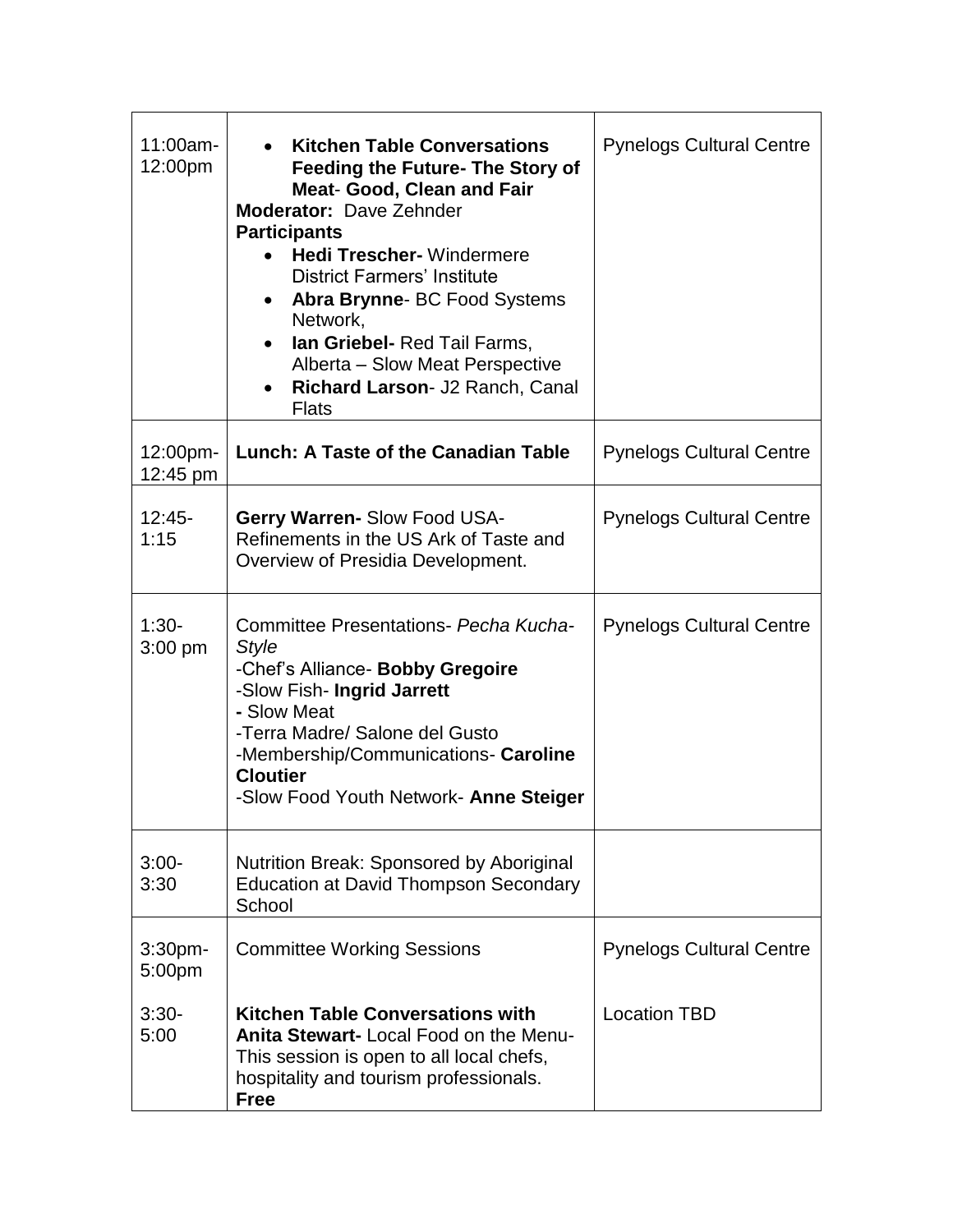| $5:00-$<br>6:00                         | <b>Break</b>                                                                                                                                                                                                                                                                                                                                      |                                                                              |
|-----------------------------------------|---------------------------------------------------------------------------------------------------------------------------------------------------------------------------------------------------------------------------------------------------------------------------------------------------------------------------------------------------|------------------------------------------------------------------------------|
| $6:00 \text{ pm}$<br>9:00 <sub>pm</sub> | • Hors d'oeuvres and Art from the<br><b>Heart Show- Food-themed art by</b><br><b>Elementary School Students</b><br>from SD#6 Rocky Mountain<br>• Oyster Shucking and Tasting<br>Bread, Oil and Vinegar Tasting<br>• Music: Paul Carrierre- Superintendent<br>SD #6 Rocky Mountain<br>• Columbia Valley Food<br><b>Presentation: A Local Story</b> | <b>Pynelogs Cultural Centre</b><br>Sponsored by DTSS<br><b>Chef Training</b> |

## **Friday, April 8th**

| <b>Time</b>             | <b>Action</b>                                                                                                                                                                                                                                                                                                                                                                                                                                                                                                                                               | <b>Location</b>                 |
|-------------------------|-------------------------------------------------------------------------------------------------------------------------------------------------------------------------------------------------------------------------------------------------------------------------------------------------------------------------------------------------------------------------------------------------------------------------------------------------------------------------------------------------------------------------------------------------------------|---------------------------------|
| $7:30am -$<br>8:30am    | Breakfast- a casual buffet of local<br>flavours.                                                                                                                                                                                                                                                                                                                                                                                                                                                                                                            | <b>Pynelogs Cultural Centre</b> |
| $8:45am-$<br>$10:15$ am | <b>Feeding the Future- Access to</b><br><b>Good, Clean and Fair Food for All</b><br><b>Moderator: Gerri Brightwell</b><br>$\bullet$<br><b>Panelists:</b><br>$\bullet$<br>Meagan Meyers, Coordinator of<br>the Columbia Valley Food Bank.<br>Aart Schuurman-Hess, CEO<br>$\bullet$<br>Greater Vancouver Food Bank/<br><b>Food Secure Canada</b><br>Diane Collis, Greater Vancouver<br>$\bullet$<br>Food Bank and BC Food Systems<br><b>Network</b><br><b>Rick Hutchins, Managing Director</b><br>of the New Brunswick Food<br><b>Security Action Network</b> | <b>Pynelogs Cultural Centre</b> |
| 10:15am-<br>10:30am     | Nutrition Break: Sponsored by Circle Cafe                                                                                                                                                                                                                                                                                                                                                                                                                                                                                                                   | <b>Pynelogs Cultural Centre</b> |
| $10:30-$<br>11:00       | <b>Lauren Howe and Andy Nowak-</b><br><b>Presentation: Slow Food USA Global</b><br><b>School Garden Project</b>                                                                                                                                                                                                                                                                                                                                                                                                                                             | <b>Pynelogs Cultural Centre</b> |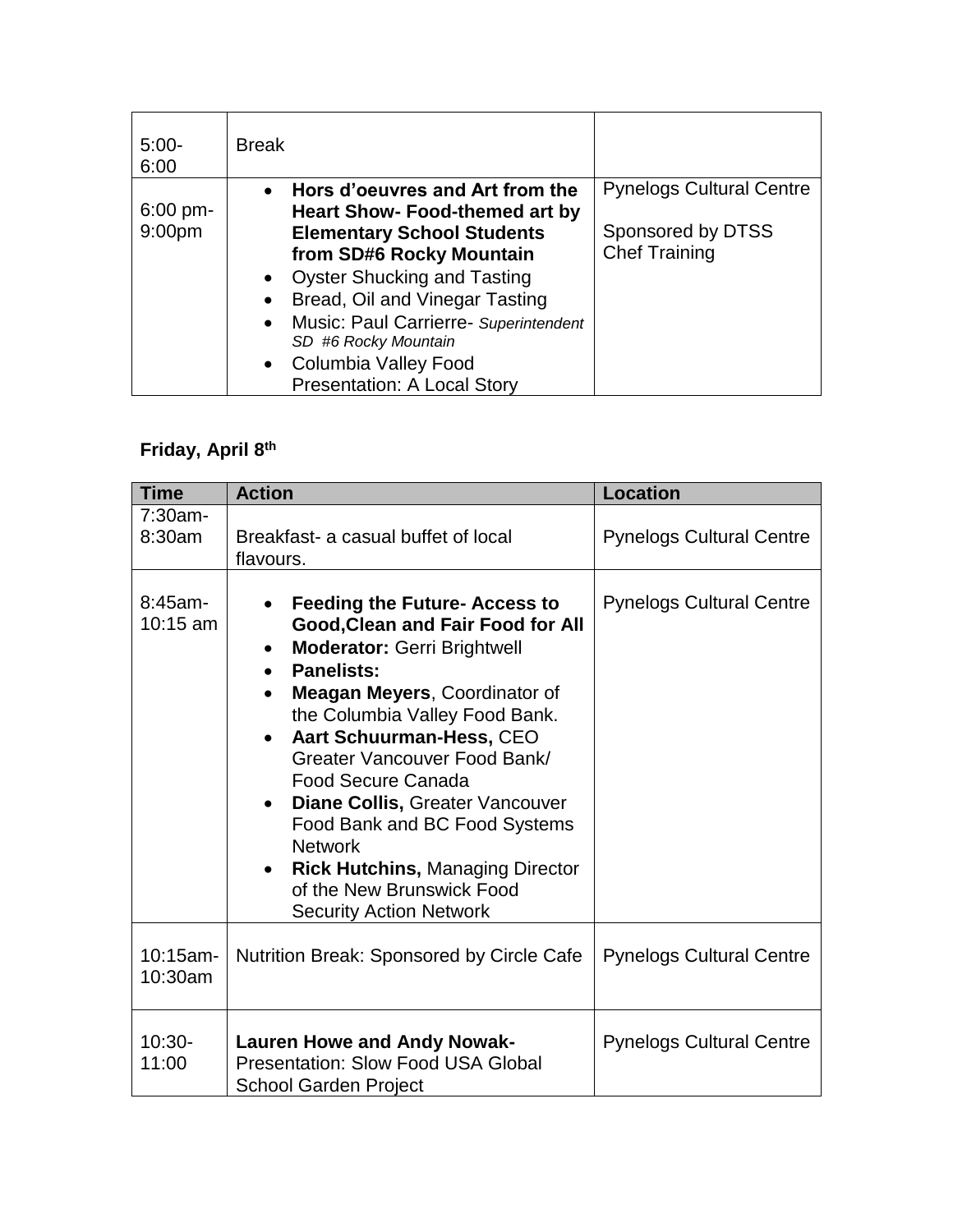| $11:00am -$<br>12:00pm | <b>Slow Food Canada AGM: Heather</b><br><b>Pritchard- Chair- Slow Food in Canada</b>                                        | <b>Pynelogs Cultural Centre</b>                                                                                                                                               |
|------------------------|-----------------------------------------------------------------------------------------------------------------------------|-------------------------------------------------------------------------------------------------------------------------------------------------------------------------------|
| 12:15                  | Depart for Brisco                                                                                                           | <b>Pynelogs Cultural Centre</b>                                                                                                                                               |
| $12:45$ pm-<br>5:00pm  | <b>Food Tour and Lunch: Brisco Farm</b><br><b>Tour and Honey Tasting.</b><br>The Story of Meat Part 2- follow-up<br>session | <b>Brisco Community Hall,</b><br>Trescher Farm, Patty's<br>Greenhouse and Upper<br>Ranch<br>Lunch sponsored by the<br><b>Windermere District</b><br><b>Farmers' Institute</b> |
| 6:15                   | Shuttle Busses depart Invermere Inn for<br><b>Edibles Farm/Winderberry Nurseries</b>                                        |                                                                                                                                                                               |
| 6:30pm-<br>10:30       | Farmfest: Pulses, Pork and Pinot- A<br>Celebration of local food and music,<br>dancing and fun!<br><b>Slow Food Heroes</b>  | <b>Edibles</b><br>Farm/Winderberry<br><b>Nurseries</b>                                                                                                                        |
| 10:30                  | Shuttle busses depart Edibles<br>Farm/Winderberry Nurseries for<br>Invermere Inn                                            | <b>Edibles</b><br>Farm/Winderberry<br><b>Nurseries</b>                                                                                                                        |

# **Saturday, April 9th**

| Time                 | <b>Action</b>                                                                                                                                                                                                                                                                                                                                                                                                                                | <b>Location</b>                           |
|----------------------|----------------------------------------------------------------------------------------------------------------------------------------------------------------------------------------------------------------------------------------------------------------------------------------------------------------------------------------------------------------------------------------------------------------------------------------------|-------------------------------------------|
| $7:30am -$<br>8:15am | <b>Breakfast</b>                                                                                                                                                                                                                                                                                                                                                                                                                             | David Thompson<br><b>Secondary School</b> |
| $8:30-$<br>10:00am   | <b>Feeding the Future- Young</b><br>$\bullet$<br><b>Farmers Producing Good, Clean</b><br>and Fair Food<br><b>Moderator: Lin Egan</b><br>$\bullet$<br><b>Panellists:</b><br>$\bullet$<br>Oliver Egan, Edibles Farm,<br>$\bullet$<br>Windermere, BC<br>• Callum McLeod, BSc (Hons) in<br><b>Agriculture- Country Thyme Farm</b><br>in Alberta<br>• Erin Harris- Kootenay Meadows<br>Farm, Creston, BC<br><b>Nigel Francis- Young Agrarians</b> | David Thompson<br><b>Secondary School</b> |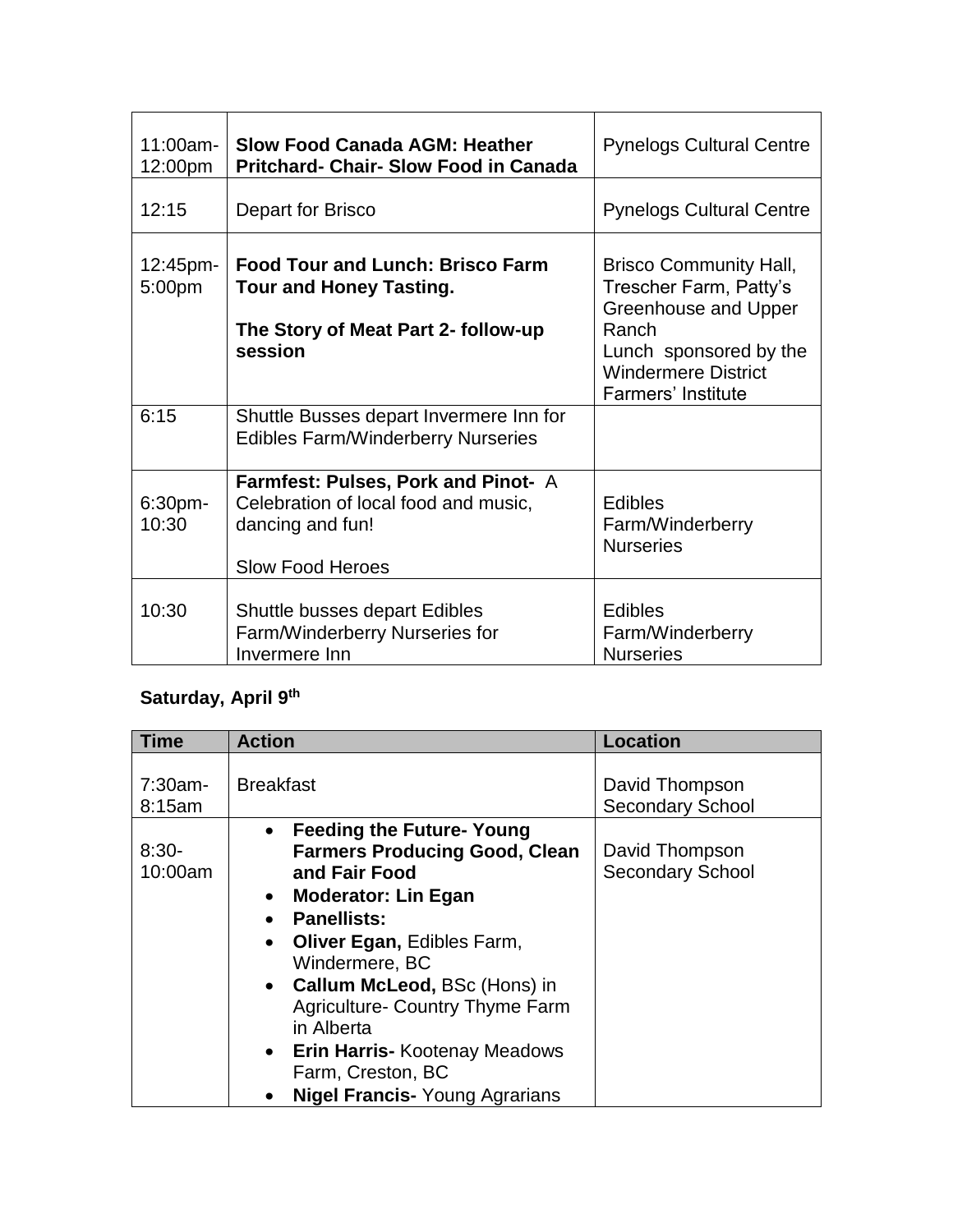| 10:30am-<br>2:30 <sub>pm</sub> | <b>Slow Food Fair:</b><br>Calgary's Cookbook Company Pop-up<br><b>Cookbook Store</b><br>Food Beverage Producers, Environmental<br>Groups, Local Food: BBQ Sausages,<br>Vegetable Curry, Soups, Sweets, and<br>more. | Downtown Invermere<br><b>Concurrent Event</b>                      |
|--------------------------------|---------------------------------------------------------------------------------------------------------------------------------------------------------------------------------------------------------------------|--------------------------------------------------------------------|
| Time<br><b>TBD</b>             | <b>Snail Art at Black Star Gallery-</b><br>registration required                                                                                                                                                    | <b>Black Star Gallery</b>                                          |
| 10:00am-<br>11:00am            | Nutrition break and Tour of<br><b>Groundswell's Community</b><br><b>Greenhouse and Permaculture</b><br><b>Gardens</b><br>Sponsored by Resonate Organic Juicery                                                      | David Thompson<br><b>Secondary School</b>                          |
| $11:15-$<br>11:35              | <b>Slow Food FARM TO SCHOOL:</b><br>Andrea Salzbrenner- Chef<br><b>Training at DTSS</b>                                                                                                                             | David Thompson<br><b>Secondary School</b>                          |
| $11:45-$<br>12:30              | <b>Slow Food SCHOOL GARDENS:</b><br>Lauren Howe and Andy Nowak:<br><b>Slow Food USA National School</b><br>Garden Program<br>Ally Candy- Education Coordinator<br><b>Groundswell Network Society</b>                | David Thompson<br><b>Secondary School</b>                          |
| $12:30-$<br>1:00               | <b>Breakout Sessions: How can these</b><br>initiatives thrive in your community? How<br>can Slow Food support this?                                                                                                 | David Thompson<br><b>Secondary School</b>                          |
| $1:00-$<br>1:20                | <b>Group Discussion</b>                                                                                                                                                                                             |                                                                    |
| 1:30                           | Walk to the Slow Food Fair                                                                                                                                                                                          | Downtown Invermere                                                 |
| $1:45-$<br>$2:45$ pm           | Lunch <sup>*</sup> and Slow Food Fair                                                                                                                                                                               | Downtown Invermere<br>* lunch provided to<br>delegates at the Fair |